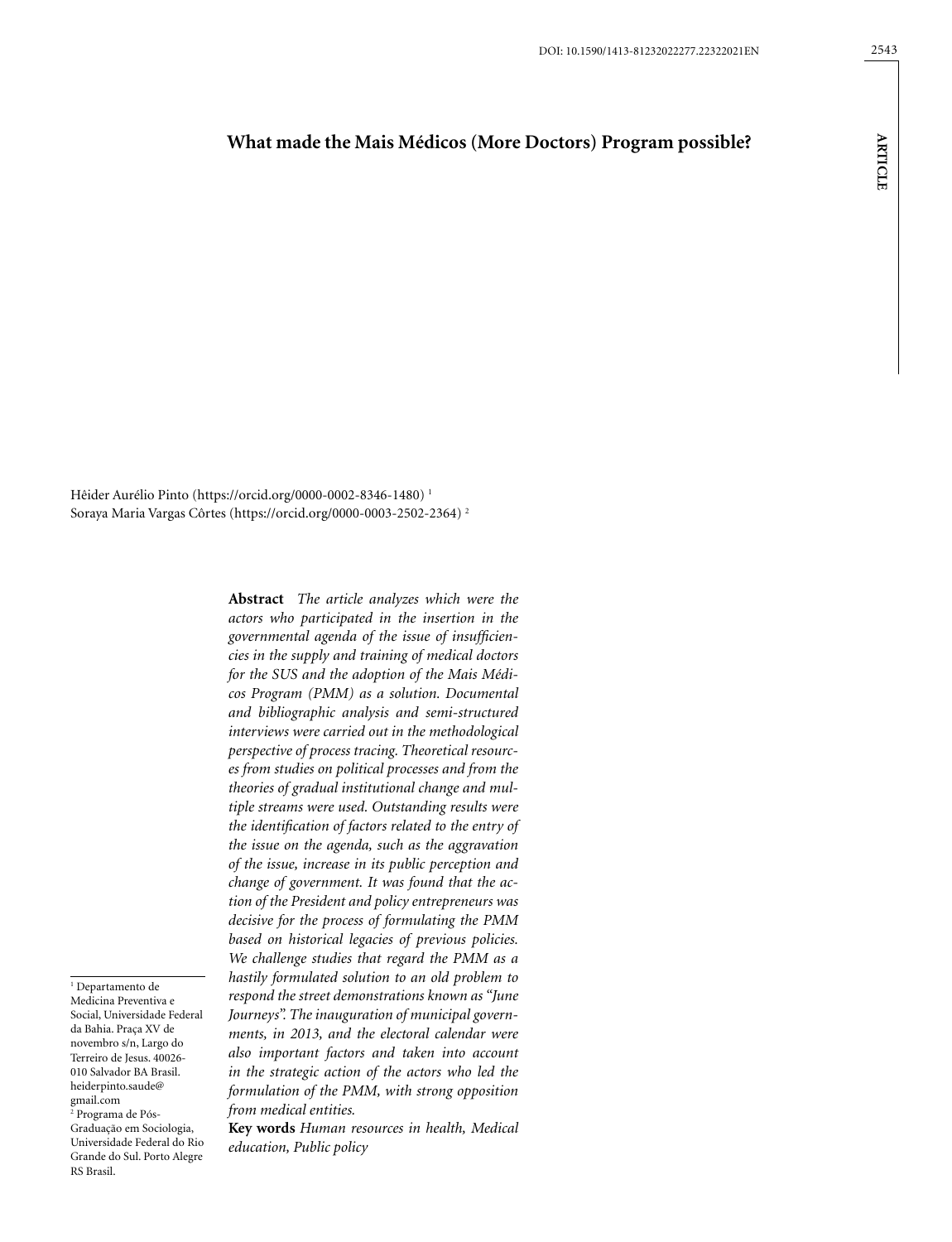# **Introduction**

This article aims to analyze which were the actors and how they acted during the process that inserted in the government agenda the policy issue of insufficiency in provision and training of medical doctors in the Unified Health System (SUS) and the adoption of the Mais Médicos (More Doctors) Program (PMM) as solution. The text presents an alternative comprehension to those found in literature, which tend to credit PMM's entrance on government agenda to 2013's political context $1-3$ , mainly to the great street protests denominated Jornadas de Junho (June Journeys) or as a result of a new Health Ministry (MS) management action which already prioritized the resolution of medical provision and training, seeing in 2013 an opportunity to face it<sup> $4-6$ </sup>. To the authors, besides changes on the federal government direction and of 2013's conjunctural situation, a set of other factors were decisive to the matter's entrance on the government agenda and to PMM's formulation, despite strong opposition by medical entities. The worsening of lack of physicians and its consequences intensified the theme's media presence and the pressure for the problem's resolution by mayors and government representatives. Research shows the matter as one of the Brazilian population's greatest demands. Besides, previously implemented federal policies had insufficient results7 .

This conjunction of factors, as well as the overcoming of the Ministry of Education's (MEC) resistance to confer SUS the power over medical training, were amplified by the strategic actions of entrepreneurs proposing a greatest SUS participation in medical regulation, training and provision.

The matter of insufficiencies in the training and provision of physicians according to the healthcare system's needs and the policies formulated in order to face them are broadly studied and debated themes not only in Brazil but abroad, having been the object of thorough examinations by the World Health Organization (WHO) and of many Human Resources Observatory Network research in the period preceding PMM's proposition $4-12$ .

It is present in the national government agenda since the end of the 1960s, and it had been faced by limited, sometimes, temporary, policies, with no satisfactory results<sup>4,5,7,11,12</sup>. In Brazil, decisions involving such policies occur in an institutional arrangement of which National Congress, the Ministry of Health, the Ministry of Education and the Federal Council for Medicine (CFM). Professions are regulated by federal law and professional councils (such as CFM in Medicine) are created by law, directed by peer-elected members and responsible by non-statutory regulation and professional activity oversight. It is the Ministry of Education's responsibility to decide about matters of medical training in undergraduate, residency and post-graduate levels, such as the definition of curricular guidelines or the amount and location of training slots.

It is the Ministry of Health's responsibility to offer its feedback about changes on the healthcare profession legislation, to participate in government forums deciding about medical training and proposing measures in order to induce institutions to consolidate their training around SUS' needs, stimulating doctors to work in underserved areas. When compared to that observed in Other countries with broad public health systems, the Ministry of Health's influence on policy analysis is small<sup>4,5,7-9,11-13</sup>.

Ministry of Health directors from 2003 to 2015, most of them members of Sanitary Movement Policy Community (PC-M Sanitary)<sup>14</sup> understood the matter limited possibilities of broadening access to health service and to improve their quality. They also considered it was SUS' responsibility to "ordinate human resources policies in healthcare"7 . Policy communities (PC), concept used in actor analysis research, are somewhat cohesive groups of individual and collective actors with different institutional positions and related among themselves. They share goals and ideas, specialize over a question with its sectorial policies' designs and results in order to act coordinately and affect decision processes, making their positions predominant within the government<sup>15</sup>.

Other collective actors with sectorial action are "theme nets" – groups in which members can participate, interact and have fluctuating access –, whose members dispose of unequal resources and are reunited to discuss, formulate and propose solutions related to a theme over which there is no consensus and the presence of conflict $16$ .

During Inácio Lula da Silva's government, Health Ministry directors proposed changes to the current institutional arrangements in order to increase ministry participation in policy decisions taken about the area. They also presented propositions as the mandatory civil service and foreign medical diploma recognition. However, they didn't succeed at the time due to two main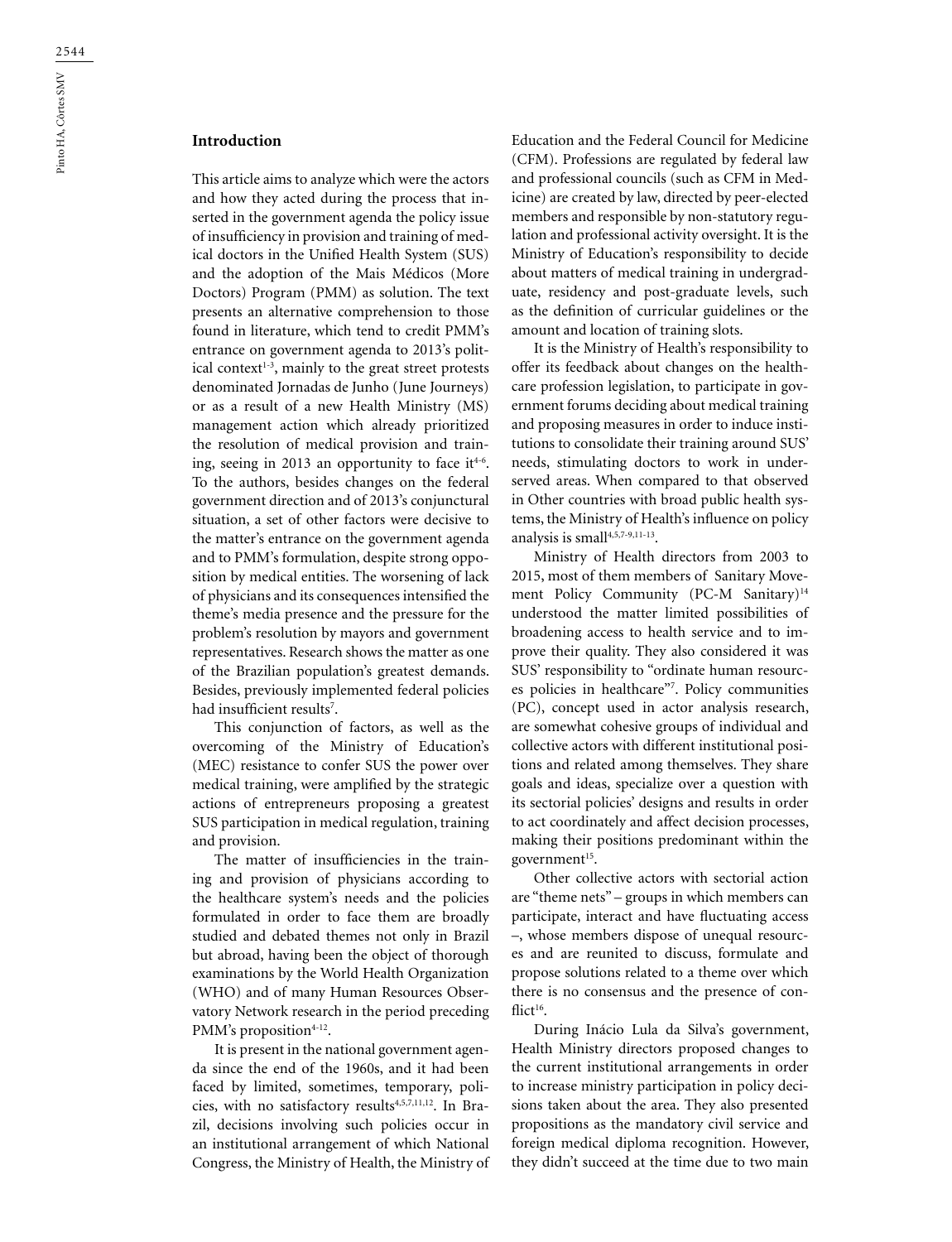factors: the action of medical professional organization and the Ministry of Education's opposition<sup>7</sup>.

Mais Médicos (More Doctors) Program (PMM) was released in 2013. It had three main axes: provision, training and infrastructure. Provision gave the Ministry of Health the power to authorize the professional activity of physicians graduated above, in which it counted 18,240 medical doctors, both Brazilian and foreigners, practicing in 4,000 municipalities. The training axis created a regulation for the opening of new private Medicine schools – the main criteria for creation being the regional need for doctors and educational slots. It also ruled that curricular guidelines for Medicine undergraduate courses should be modified, broadening their integration with SUS and strengthening Community and Family Medicine (CFM) and established a new itinerary for the medical residency training: before choosing his or her specialty, the resident should pass for mandatory CFM training. Infrastructure destined resources for construction, ampliation and the renovation of health units<sup>7</sup>. The authors' analysis of PMM's insertion in government agenda and its adoption as a solution is developed in this article in three other sections: "Methods", in which the theoretical and methodological references are presented, "Results", in which the findings are discussed, and "Discussion", in which results are explored in the light of references.

## **Methods**

Research employed process tracing as a methodological strategy, examining historical trajectories, documents, interview transcripts and other sources in order to verify possible explanations, considering chains and causal mechanisms of the case at hand – understood as theoretical constructs focusing dimensions of reality, pointed by theory as able to influence or determine events or phenomena and which, when applied to empiricism, have the goal of formulating middle-range theories that can explain said events or phenomena $17$ .

Distinctly from the previous period (2003- 2010), when PC-M Sanitary directors were also in charge of the Ministry of Health but couldn't significantly alter current policies, from 2011 to 2013 it was possible to promote changes which culminated on PMM. Based on causal factors investigated in policy analysis, on the theoretical

references utilized and on empiric material, this study's regard has been directed to the four explanative dimensions, which allowed the researchers to comprehend the changes on the researched process investigated in comparison to the previous period, which were 1) actors, their interests and ideas acting in the health and university subsystem, taking stands, raising problems and disputing in the current policy; 2) the evolution of the matter of insufficiencies in supply and training of medical doctors on the last decades and its effects on the attention of actors that became relevant in the analyzed policy; 3) changes on the subsystems' institutional framework and historical, ideational and institutional legacies, which influenced the production of PMM; 4) the political context and institutionalized relation patterns between governmental decision makers and society actors. In the analyzed process, these dimensions have become chained in decision moments and spaces forming PMM's production trajectory, due to what the study is focused in the actors' actions in circumstances full of institutional and contextual opportunities and embarrassments (Chart 1).

For documental analysis, the period between 2003 and 2013 was used – from the first year of government of the governing coalition that released PMM until the year of its release. Legal and administrative regulations (laws, decrees, ordinances and federal resolutions) from regulation, training and provision of medical doctors were examined, as were journalistic and institutional articles – mainly from entities representing mayors, municipal and state health secretariats and physicians. Bibliographical analysis aimed to answer research questions and to support the understanding of policy actions regarding regulation, training and provision of medical doctors from the second half of the  $20<sup>th</sup>$  century, when Brazil saw an intense debate about training of human resources in health, PMM's insertion in the government agenda, its formulation and the medical organizations' position in front of those actions.

Semi-structured interviews were conducted with 19 key-informants (Chart 2) which, between the years of 2003 and 2018, were the main characters in formulating policies for regulation, training and provision of medical doctors. Many of the subjects were present in more than one of the three analyzed periods, holding positions either in the Ministry of Health, the Ministry of Education, the government core, the National Congress, the representing entities for munici-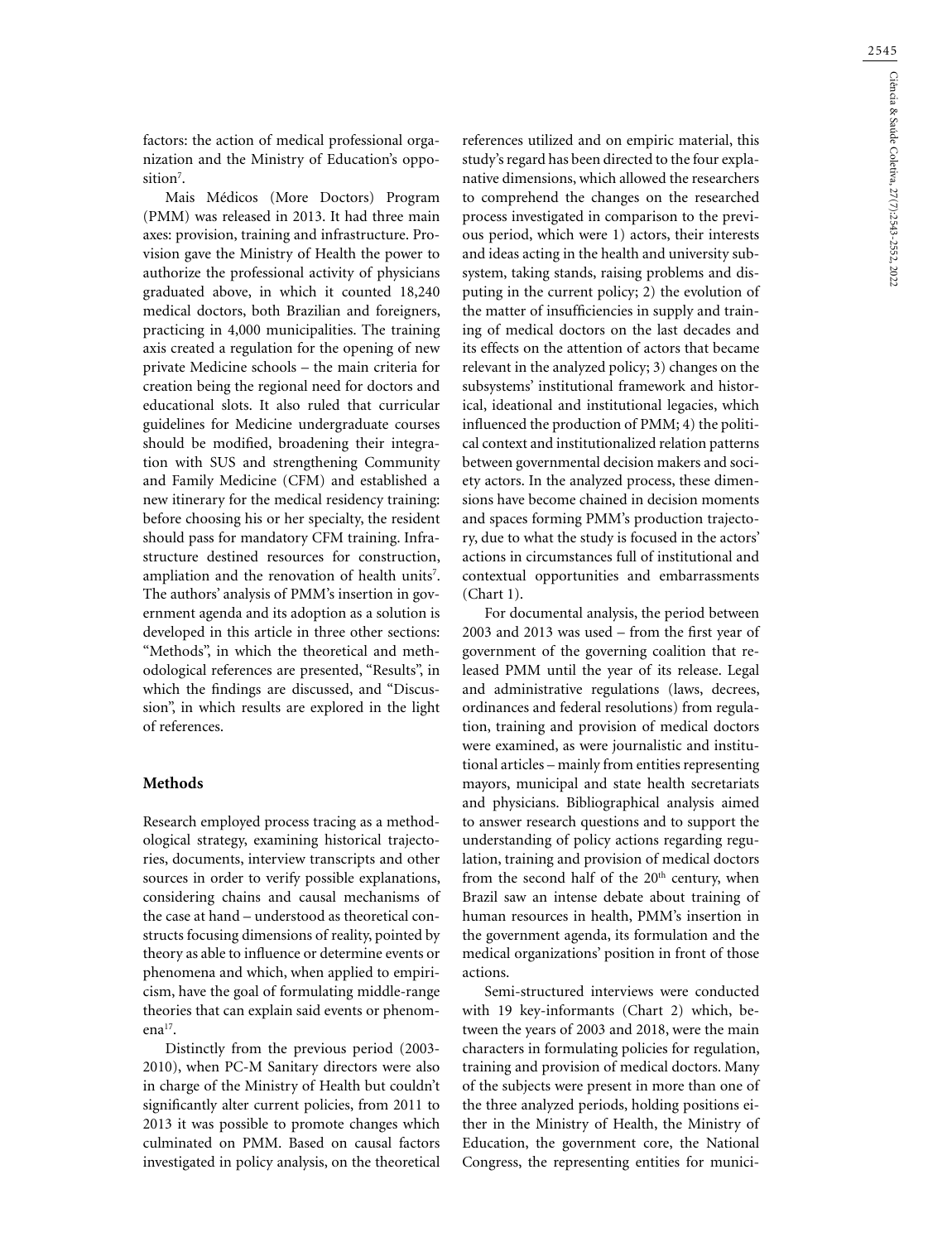### **Chart 1.** Adopted evidence reunion strategy.

| Four dimensions and the<br>analysed process | Analysed elements               | <b>Sources</b>                                                                                |  |  |
|---------------------------------------------|---------------------------------|-----------------------------------------------------------------------------------------------|--|--|
| (1) Individual and                          | Positions, goals, ideas,        | Literature, diverse documents (media                                                          |  |  |
| collective actors                           | propositions and actions        | articles, civil society or state organizations                                                |  |  |
|                                             |                                 | resolutions), interviews with directors                                                       |  |  |
| (2) Evolution of the matter                 | Change in indicators and        | Literatura, documentos diversos (como                                                         |  |  |
| and its effects in later                    | characterization of policy      | relatórios, estudos especializados, matérias em<br>meios de comunicação, resoluções de órgãos |  |  |
| relevant actors                             | problems/ positions of relevant |                                                                                               |  |  |
|                                             | actors                          | da sociedade civil ou do Estado) e entrevistas                                                |  |  |
|                                             |                                 | com dirigentes                                                                                |  |  |
| (3) Institutional framework                 | Change and creation of          | Legislation, other official documents,                                                        |  |  |
| and ideational and                          | programs and rules, associated  | literature, interviews with directors                                                         |  |  |
| historical legacies                         | ideas na resource mobilization  |                                                                                               |  |  |
| (4) Policy context,                         | Changes on the correlation      | Literature, media articles, interviews with                                                   |  |  |
| institutionalized                           | of forces and on "traditional"  | directors                                                                                     |  |  |
| govenrment-society                          | relations between decision-     |                                                                                               |  |  |
| relation patterns                           | makers and societal actors      |                                                                                               |  |  |
| (5) trajectory process                      | Changes on legislation,         | Literature, legislation, official documents,                                                  |  |  |
|                                             | regulations and programs        | interviews with directors                                                                     |  |  |

Source: Authors.

#### **Chart 2.** Interviews.

| <b>Position</b>                                                        |  | 2003-2010   2011-2013   2013-2018 |              |
|------------------------------------------------------------------------|--|-----------------------------------|--------------|
| First-tier, federal Executive                                          |  |                                   |              |
| Second-tier and intermediate positions, bureaucrats, federal Executive |  |                                   |              |
| State and municipality secretariat representation entities' directors  |  |                                   |              |
| Senate and House respresentatives                                      |  |                                   |              |
| PAHO                                                                   |  |                                   |              |
| Total by period                                                        |  | $15*$                             | $12^{\circ}$ |

\*Note: 19 people were interviewed, but some occupied different positions in more than one period – a few of them having occupied different positions during all three periods.

Source: Authors, adapted from Pinto<sup>3</sup>.

pal and state health secretariats and in the Pan American Health Organization (PAHO). Among them, 15 held decision-making positions from 2011 to 2013, the period studied in this article.

Content Analysis<sup>18</sup> techniques were employed to treat interviews, making use of analytical categories such as actors, ideas, institutions, matters, problems and solutions. Also employed was the Political Discourse Analysis<sup>19</sup>, making use of discourse premises such as: goals, values, preoccupations, circumstances, courses of action and consequences. Resources from the Multiple-Streams Theory (MST)<sup>20</sup>, from public policy process studies<sup>21-23</sup> and from the Theory of Gradual Institutional Change (TGIC)<sup>24</sup> were also used.

MST offered analytical instruments to define what it denominates as the three policy streams related to the entrance of new solutions in the government agenda: the streams of "problems", of "solutions" and of "policy process and context". The theory also allows the identification of "opportunity windows": fleeting opportunities in which the three streams are coupled, allowing the chance for new matters and solutions to be brought to the attention of policy decision-makers, entering the government agenda.

In the policy process, there's a dispute over which are the matters, priorities and explana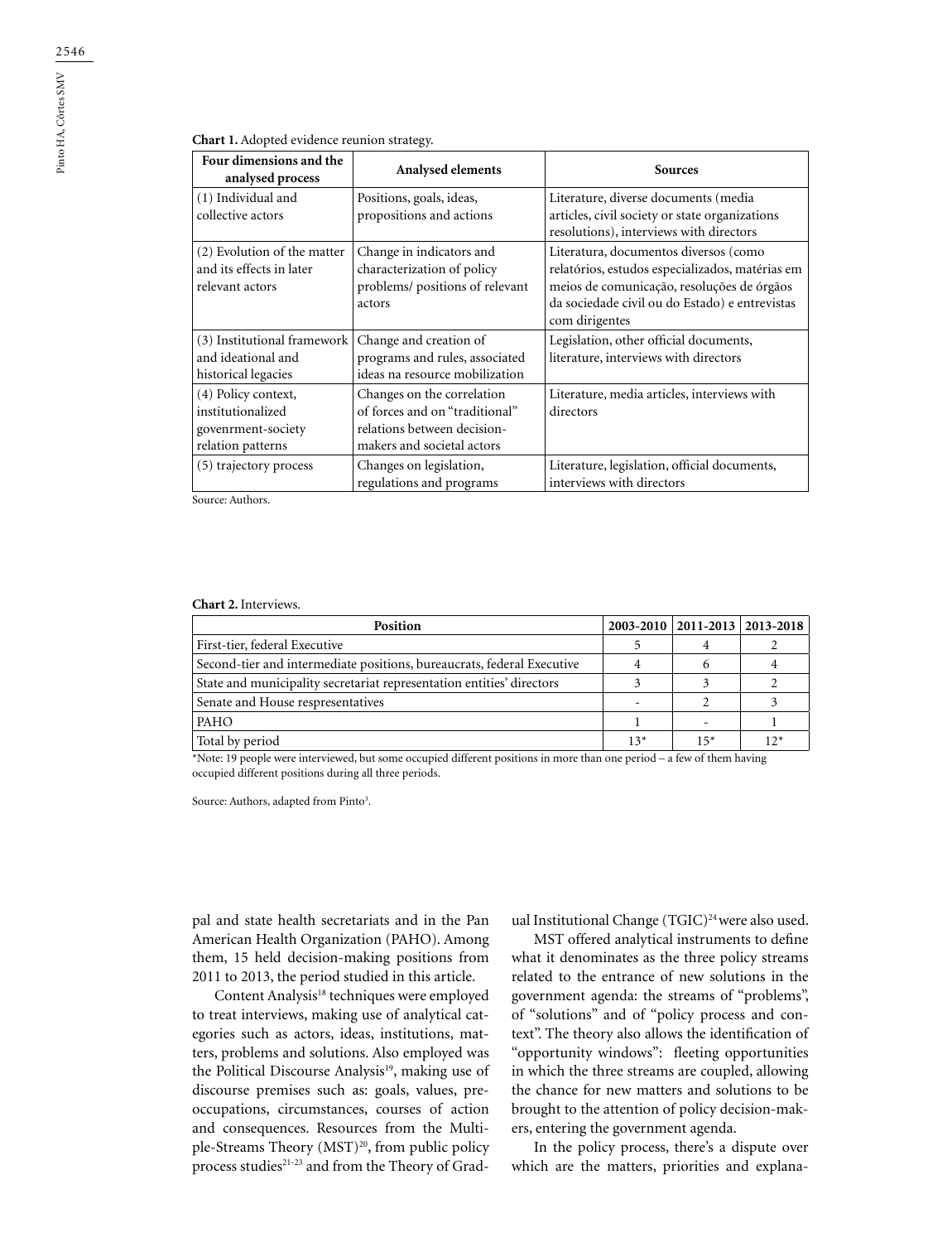tions for problems and which solutions should be implemented. To MST, "policy entrepreneurs" are key agents to create or enjoy opportunity windows, to bring awareness and to accord the approach of matters<sup>20,25</sup>. Studies about policy process21-23 offered analytical instrumental to examine the settings and the development of relations between organizations and actors – individual and collective, society and state – and to define their interests, ideas and actions considering the context and its rules.

TGIC24 supplied theoretical resources for the comprehension of institutions as distributive instruments charged with power implications and tensions. Due to having unequal effects in resource allocation, institutional rules give way so certain actors in dominating positions – be it in the institutional or the societal setting – can project institutions corresponding to their preferences in order to achieve their goals and maintain their privileged condition. However, to secure an institutional arrangement's stability, it is necessary to continuously mobilize political support. In TGIC, change becomes possible when current balances are ruptured due factors that are internal and/or external to the institutional arrangement, analyzed in conjunction with the specific actor strategic action in the policy process.

The study is focused on the analysis of two public policy subsystems – health and university. Subsystems are stratified power structures that distribute unequal resources and confrontation arenas for actors defending different solutions for policy matters<sup>25</sup>. They are also sectorial units in a meso social level for public policy production, with certain autonomy in relation to the policy macro system, and to institutional arrangements with its own rules and dynamics<sup>26</sup>.

### **Results**

The analysis of documents, literature and interviews showed two collective actors had a striking action in the process that had as a result PMM's formulation as a solution for the problem of insufficiencies in the training and provision of physicians for SUS: Political Community Defense for Liberal Medicine (PC-L Medicine), which was against the problem, and PC-M Sanitary, which was in its favor. The first of them was led by directors of medical entities; its members acted in consulting and decisive Ministry of Education and Ministry of Health forums. It had as its members congressmen, public and private hospital di-

rectors and deans of medicine. The community defended the *status quo*, which was at the time the medical profession self-regulation, conceived as a liberal profession, the profession's monopoly over the health practice of larger symbolic and economic value; medical doctors' freewill as their area of expertise, and a strong opposition to measures that could increase the quantity of doctors in the job market, be it an increase of foreign doctors practicing in the country or offered graduation slots or the loss of professional control over specialist training<sup>7</sup>. PC-M Sanitary <sup>14</sup> was composed by scholars, health workers and managers (mainly inside SUS), union leaders and other professionals in civil society organizations related to healthcare. It defended SUS and Sanitary Reform principles and that policies for regulation, training and provision of medical doctors should be decided mainly within the health subsystem, taking SUS' necessities in account.

With the inauguration of President Dilma Rousseff in 2011, there was a change of directors inside the government core and on the Ministry of Health; directors on the Ministry of Education were maintained. A relatively cohesive group in which concerned its ideas about SUS and its professional trajectories took over the Ministry of Health first-tier chairs. They were part of a recent generation of PC-M Sanitary and had acted together from 1990 to 2004 as Medicine student leaders and in the theme net Medical Education Net (Rede Educação Médica)<sup>7</sup>, composed mainly by Medicine students and professors, which discussed changes in medical training and involved both members of PC-L Medicine and PC-M Sanitary. These directors, along with others with leading positions in MEC and a congressman, acted as PMM's entrepreneurs. Informants interviewed (Interviews 1-6 ,8-14, 17, 19) indicated 16 peoples besides of President Dilma as main characters in the formulation and defense of PMM, with three of them receiving more emphasis: Alexandre Padilha, minister of Health, Congressman Rogério Carvalho and Mozart Sales, Ministry of Health's chief of staff (2011) and director of the Ministry of Health's Secretariat of Labor and Education Management for Health (SGTES) from 2012 to 2014. Sales was a direct responsible for implementing PMM. All three of them were doctors, members of the Workers' Party and, in the 1990s, they occupied in sequence the highest office in the National Executive Direction of Brazilian Medical Students (Denem).

Padilha, who announced at the beginning of his tenure a priority in facing the matter of insuf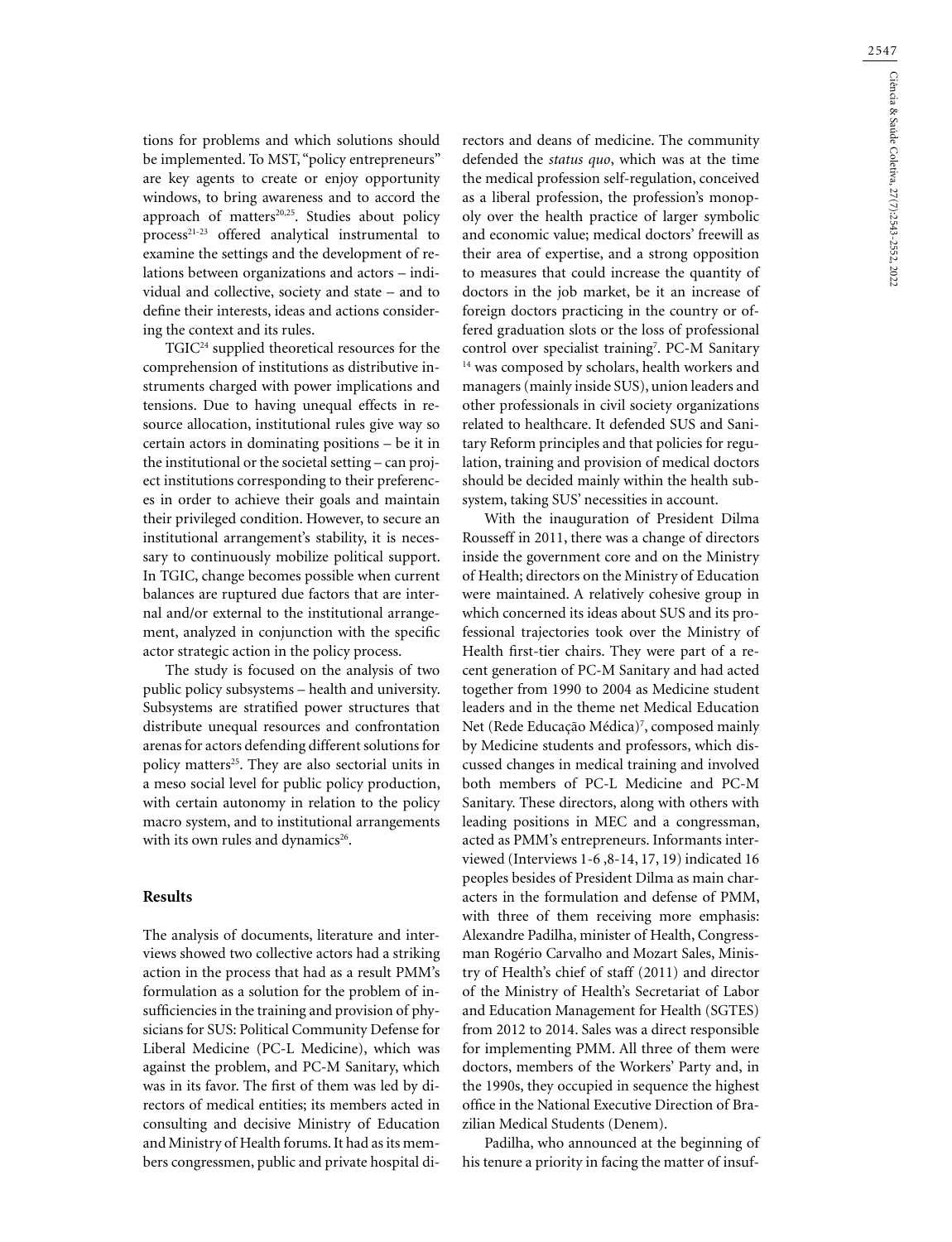ficiencies in the training and provision of medical doctors, stated in an interview that a former ministerial director said to him and his team that "along Padilha is the group which […] discusses medical education" (Padilha Interview), and added:

*He* (the director in question) *was sure that medical education would be a debate we would provoke. […] A group of people that had this debate on their history, be it by being a part of Medical student movements or by taking part in Abem (Brazilian Association for Medical Education). […] We wouldn't miss the chance to […] seek concrete measures so the Ministry could take its constitutional responsibilities: […] make SUS and its authorities the main regulators of the process for training and supplying medical doctors* (Padilha Interview).

The evolution on the matter of insufficiencies regarding the provision and training of medical doctors during the years 2000, as well as the demands of population and SUS managers for a solution to the problem catapulted the matter to the macro policy system (Interviews 1,2,4,9,11- 13,15,19). This occurred in great part due to the coverage expansion of health services combined to low growth in physician supply: those graduated in the years 2000 filled only 69% of the job market's demand<sup>10</sup>.

There was a concentration of medical doctors, Medicine courses and residency programs in big cities of the South and Southwest regions. A third of the family medicine teams had no physicians at all $10,27$ . Hardships and increasing costs in order to broaden access to healthcare services, along with the population's abhorrence over the lack of physicians increased the problem's political importance.

Before her inauguration, President Dilma was alerted that her campaign promise to expand access to healthcare services was threatened by the problem of lack of physicians in SUS, that obtained relative importance with the media<sup>28</sup>. Attentive to the question, the president said in her inauguration speech that this would be one of her government's priorities. PMM entrepreneurs – PC-M Sanitary members – established negotiations with PC-L Medicine, supporting their arguments with ideational and institutional legacies to structure their proposition of facing and publicly defending the matter.

The group reunited evidence, promoted research and used as reference international and national experiments, as well as propositions already discussed in Brazil. The first proposed solution was the Program to Value Primary Healthcare Professionals (Provab), a strategy for medical training and provision to underserved areas that gave bonus point in residency exams in the intention of attracting recently graduated physicians. With the support of the Ministry of Education and of the government core, and besides of the strong opposition of PC-L Medicine (whose members were mostly against Provab), the Ministry of Health officially created the problem in September 2011. With Provab, there was an increase in physician recruitment for basic attention; however, in 20013, it responded to only 26% of municipalities' demands for doctors in their family health teams<sup>7</sup>.

Other initiatives formulated during Lula's government and implemented in the first year of Dilma Rousseff's government had insufficient results, such as the National Examination for the Revalidation of Medical Diplomas Issued by a Foreign Higher Education Institution (Revalida) and the alteration in the federal student loan program (Fies) in order to diminish the debt of physicians that opted to practice with family health groups in underserved areas or that chose their residency in priority specialties according to the Ministry of Health<sup>7,29</sup>.

In February 2012, the government core was convinced by the entrepreneurs that the lack of physicians limited the health policies' success rate, representing a big obstacle in the government evaluation improvement concerning the healthcare area. It would be necessary to implement a broader problem that included the international recruitment of physicians to respond to SUS' demands, to the expectations of lawmakers and municipal and state managers and to the greatest population complaint: the lack of physicians. It was then when a work group was created including seven ministries: its goal was the formulation of PMM, as states a former Ministry of Education director:

(It was attempted to) *improve via Provab. […] There was a very insufficient response, […] there's a frustration […], it's taken to the Presidency: 'look, we'll have to try something bolder, because the instruments […] we have […] are insufficient'. […] We have identified it would be practically impossible to attack the matter uniquely with traditionally trained Brazilian physicians* (Interview 16).

From the provision point of view, PMM reproduced Provab, aggregating international recruitment which, to be implemented, needed change in legislation. The basic law draft was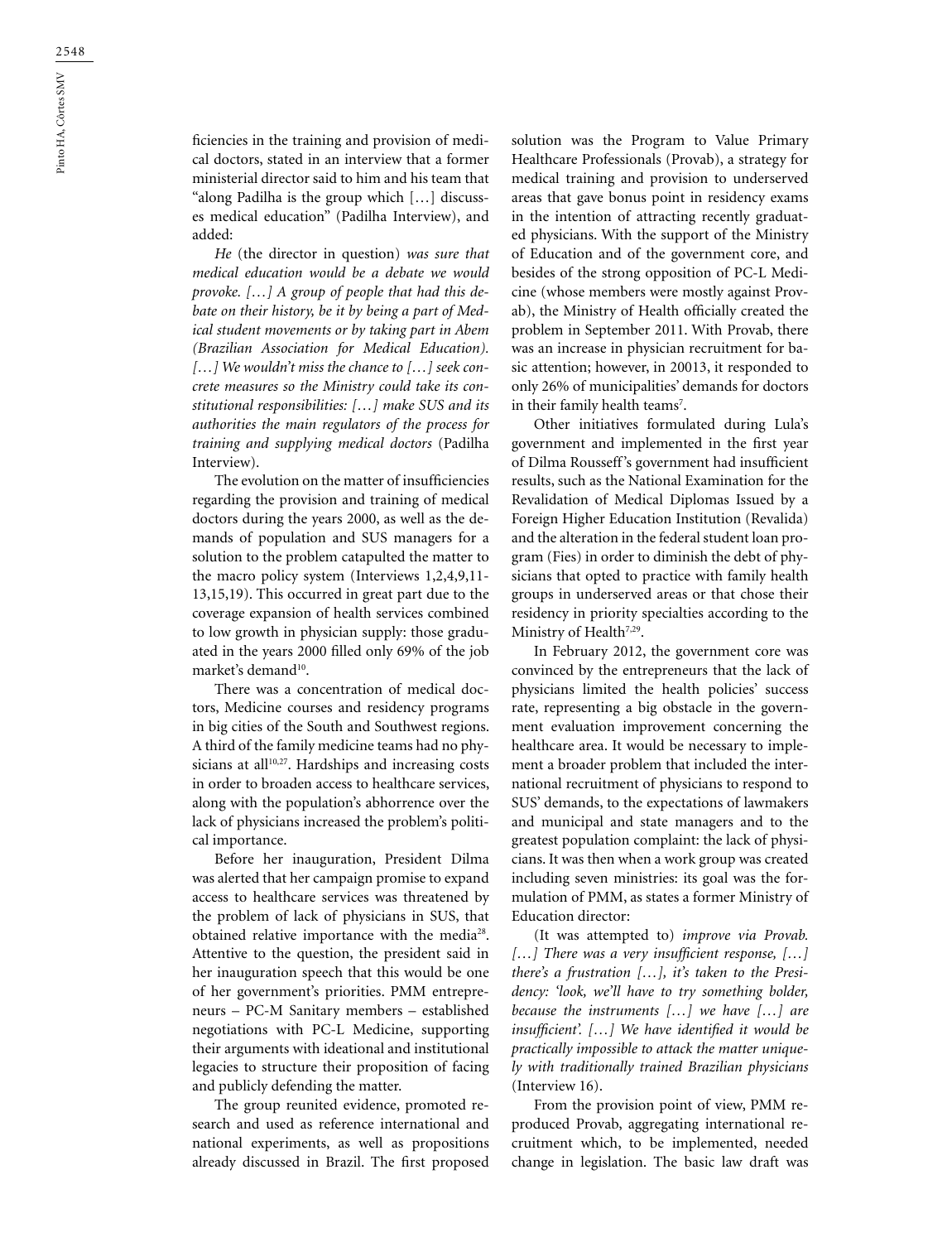finalized by the beginning of 2012, and PMM entrepreneurs conducted the definition in secret to minimize reactions from opposition, mainly from PC-L Medicine. Parallel to that, they tried to alleviate resistance to the federal government, mainly from the Ministry of Education and from members of PC-L Medicine, markedly directors from medical entities and people occupying positions in the government and in collegiate organs. With the support of the government core, Ministry of Education directors committed to the construction of PMM were nominated and the program's formulation happened in the ministry's institutional spaces in which there was a smaller PC-L Medicine influence, such as the Secretariat for University Regulation and Supervision (Seres) and a direction created to implement PMM (Interviews 3, 16, 17). That way, the Ministry of Education ceased to oppose the policy change, as was the case from 2003 to 2010<sup>7,29</sup>, and started supporting it.

The formulation of PMM was influenced and made possible, according to the informants interviewed, by ideas, teachings, instruments and resources related to measures previously implemented to face the matter of insufficiency in medical provision and training.

PMM had three axes. Infrastructure was an increment of a program originally named Requalifica-UBS, established in 2011 in order to build, expand and renovate basic health units. Training reclaimed and amplified the expansion goals for Medicine courses proposed in 2012 by the National Plan of Medical Education and incorporated the Pro-Residency program, created in 2009 as means to expand medical residency problems in regions and specialties needed by SUS. Provision can be seen as part of a trajectory of provision programs perfecting that, during the 21th century, abridged the creation of the Interiorization of Work in Health Program (Pits), in 2001, and Provab, in 2011. Besides, respondents claimed SUS Open University's (est. 2010) structure was essential to secure the service training of the thousands of physicians recruited by PMM and that the cooperation between Brazil, PAHO and Cuba was also decisive to build physician "savings" to secure PMM's success in case national and international physician recruitment couldn't respond to the municipalities' demands (Interviews 2,3,8,13,15,17).

By the end of 2012, the formulation and feasibility of the program's implementation were practically ready. However, PMM's release was postponed due to the proximity of municipal

elections, given that the program design predicted the involvement of city health managers in its execution, and the change of mayors could make the program implementation difficult (Interview 13). It was postponed one more time: during the first semester of 2013, PC-L Medicine acted on the government core (Interviews 2, 8, 13, 15, 16).

Members of PC-L Medicine alerted that the political wear caused by the measure would overcome its benefits. Govern hesitation also had to do with the attempt to identify which would be the best moment to propose the law to the National Congress, an arena in which, core members of the government thought, PC-L Medicine had a lot of influence. Besides of 24 physicians in Congress chairs (5% of the total), most of them identified with PC-L Medicine, opposition parties and the repercussion of critics to the program made on the media could provoke an expressive damage to the government's image.

At the same time, changes on the policy context were treated as an opportunity by PMM's entrepreneurs: they would counterbalance PC-L Medicine's pressure and try to build the conditions for the program's release. With the inauguration of new mayors in 2013, entrepreneurs (Interviews 8, 13, 15) stimulated the National Mayors Front to release the "Where's the doctor" campaign in January 2013, demanding international physician recruitment from the federal government. The campaign expanded and was joined by over 2,000 mayors until May 2013, when the Front obtained from the president the commitment that PMM would be released (interviews 8, 13, 15). In this context, the government scheduled the release for the second semester of 2013, after the FIFA Confederation Cup, held in June 2013 (Interviews 2, 8, 13). The June journeys and the vertiginous drop in government approval rates in less than a month from the beginning of the campaign for the 2014 general elections hastened PMM's release, made via national chain of television by the president in June 21<sup>st</sup>, 2013. As its formulation was already very advanced, it could be easily implemented as a response, at least partial, to the demands of health assistance improvement (Interviews 2,5,8,13,15).

### **Discussion**

Research found evidence for the comprehension of the process that led to the government agenda entrance of the matter of insufficiency in the training and provision of doctors to SUS and to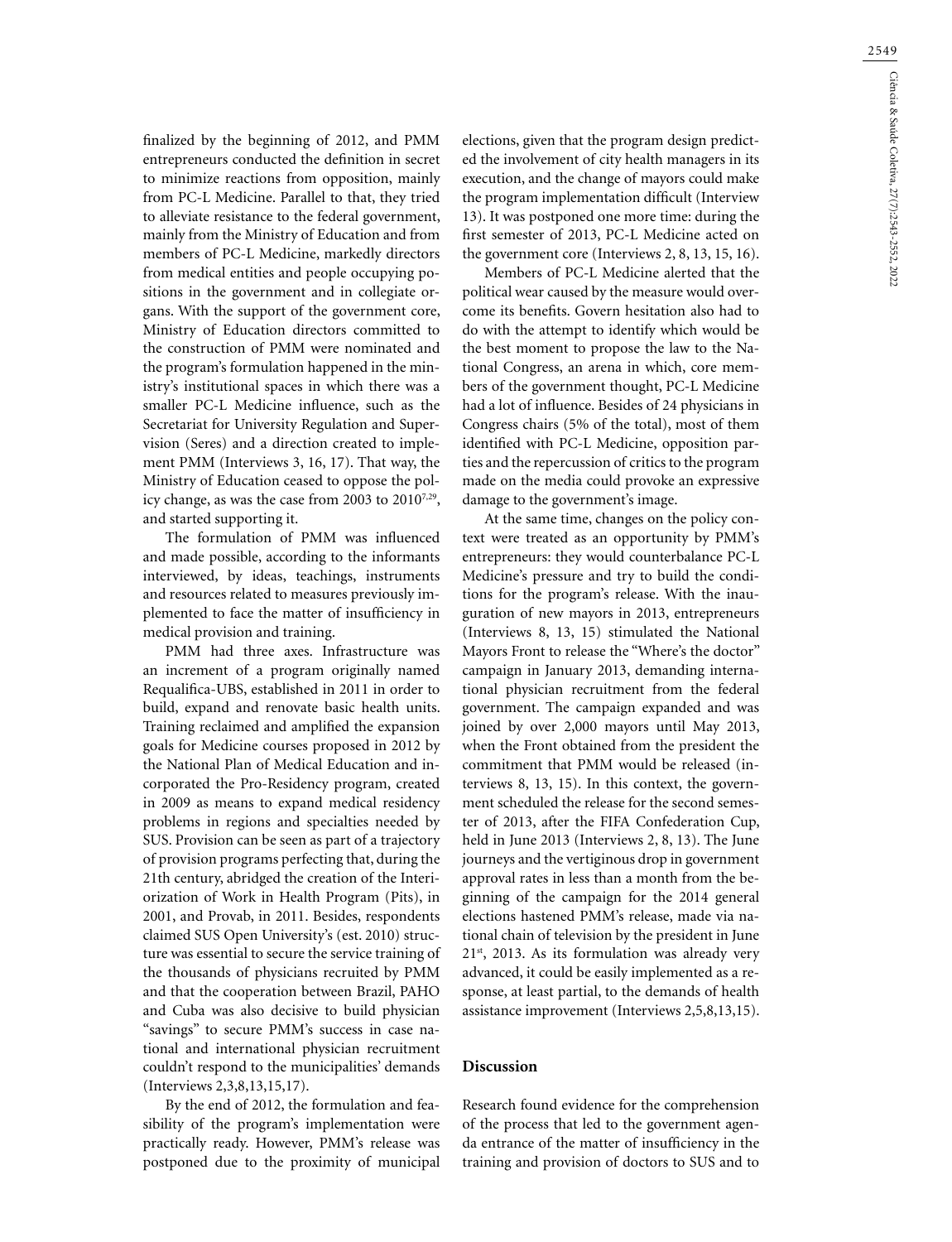the creation of PMM that were either absent or undervalued in both the predominant explanation strands and the identified in literature revision. The first, exemplified by the works of Couto and collaborators<sup>1</sup>, Ribeiro and collaborators<sup>2</sup> and Macedo and collaborators<sup>3</sup>, draws attention to the coupling of streams of problems, solutions and political context in an opportunity windows – the June Journeys – to explain PMM's construction, having as main characters the federal government and/or the National Congress. The second explanation strand, exemplified by the works of Rocha<sup>4</sup>, Silva<sup>5</sup> and Paula<sup>6</sup>, emphasizes the importance of the change of government and the position of subjects that already prioritized the matter of the insufficiency in medical training and provision and that knew how to enjoy or to react to the June Journeys to propose a solution according to their ideas and objectives.

The analysis of interviews and documents showed that the entrance of the matter of insufficiencies in the training and provision of medical doctors in the government agenda happened due to mainly two factors: the aggravation of the problem, expressed in the increase importance mayors gave to it, in opinion polls and in the press; and the inauguration of the Dilma Rousseff government in 2011, which on its first discourse committed to prioritize the matter. It's worth to highlight that the aggravation of the problem and the increased awareness of the public and of policy actors about its seriousness have not received enough emphasis in literature. Usually, the matter is treated as an old problem; little attention is given to its increased importance in the eyes of the public and the policy world during the period that preceded the political context change in  $2013^{1-3}$ .

The change in government is considered an explanation factor for alterations in the governmental agenda by many public policy analysis theories<sup>20,24</sup>. The inauguration of Dilma Rousseff's government, in 2011, is considered as the most important explanation factor for the entrance of the matter in the government agenda both by the informants interviewed and the literature.

However, in this theory the vision of government as an unitary bloc is predominant, something very diverse to how contemporary societies' governments work – with sectorial subsystems specialized in their own dynamics, rulings and hierarchies<sup>16,20-26</sup>, even in policy systems (such as the Brazilian) in which the presidency has a lot of power31. It has been observed that, during President Dilma's first tenure, there were members of

PC-M Sanitary in the direction of the Ministry of Health – and the importance of their actions was highlighted by the interviewed informants (Interviews 1-5,8-13,15,17,19). Some studies mention the acts of such subjects in the formulation and defense of PMM, but don't treat them as policy entrepreneurs<sup>4,6,31</sup>, which they were since they acted in articulate and strategic ways in defense of the program. They searched for support in the government core, in the direction of the Ministry of Education and among congressmen, not only to promote the matter's introduction in the government agenda but also to defend a solution to the problem: PMM.

The decision to formulate what came to be PMM was taken in February 2012 and not somewhere in 2013 as frequently pointed in literature<sup>1-3</sup>. Until then, Ministry of Health directions had implemented limited reach programs due to the positions and the veto power of PC-L Medicine, that could not hinder the aggravation of the matter. Insufficient results in the increase of SUS doctors with programs implemented in 2011 such as FIES, Revalida and Provab encouraged the government core to decide for the formation of a more effective policy, even with the opposition of PC-L Medicine. The strategic actions of entrepreneurs, the president's actions and the changes in the Ministry of Education's direction and structure in order to make their participation possible in building PMM were central so that the program's formulation could happen during 2013 with no interference (as was the case from 2003 to 2010, when neutral or contrary positions inside the government core and the Ministry of Education hindered from going forward propositions for more significant changes in the policies of regulation, training and provision of medical doctors. In Brazil, the president holds a lot of power when forming the agenda of the Legislative and, more so, of the Executive power30. In PMM's case, Dilma's involvement with the theme and her determination in solving the problem in favorable circumstance, along with the fact that the two most crucial ministries to implement the program were directed by the president's party can be added to the equation. That way, the government core coordinated the action of the ministries involved in the program's formulation, giving conditions for the entrepreneurs' action and securing mobilization of the necessary resources to it's formulation, a process not enough emphasized by literature<sup>1-3</sup>.

In the formulation actions of PMM, policy entrepreneurs enjoyed institutional legacies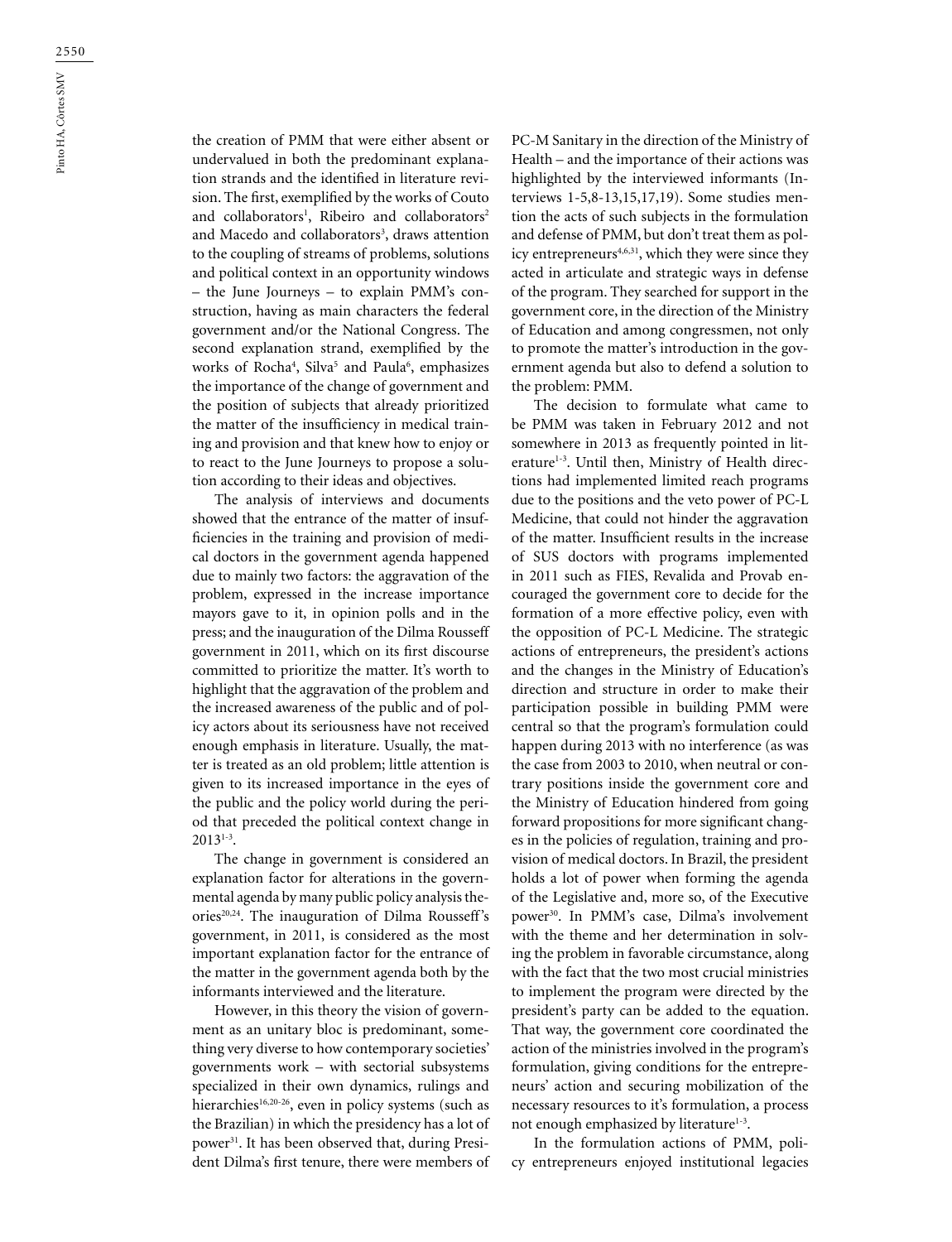and teachings from the previously implemented programs to face the matter of the lack of physicians. They related it to a bigger scope of problems associated to insufficiencies in the provision and formation of medical doctors, justifying the proposition of an array of solutions that also involved medical regulation, training and provision. Choices made by entrepreneurs, expressed in the design with which the program was release, could be related to their ideas and their acting trajectory, mainly in Medical Education Net.

The government core's decision to implement PMM (taken in 2013 but with no certain release date) was also motivated by a set of combined factors: the inauguration of new mayors in 2012, their actions articulated to those of entrepreneurs, the progression of deals with PAHO and Cuba and the proximity of the 2014 general elections.

The release in July 2013 was decided due to changes in the political context, provoked by the June Journeys, that came to change the strategic calculations of the government core. Before that, with stable governability and high popularity, negative political consequences of facing PC-L Medicine in the arenas of Congress and media surpassed the sectorial benefits that could come from PMM. After that, with negative government evaluations, needing to react and to present answers to the demands and the damage in its reputation, the Program became a solution for policy and sectorial problems. The Journeys can provide help in understanding the moment of decision, but they weren't the factor that generated the agenda setting, formulation and decision of how to solve the problems in the training and provision of medical doctors with the program, as points an important part of the literature<sup>1-3</sup>. The context change acted as an exogenous factor that aided in altering the previous balance of the area along with the position of individual and collective actors that acted to change previous existing rules in an environment of intense dispute in the definition of institutional ambiguities that – once explored with the edition of new legal and administrative rules – altered the power distribution in the context of the two analyzed subsystems.

The conduction of interviews, apart from the documental and bibliographical analysis, was essential to the study because PMM's construction was secret, making documents telling its history scarce. It was also important to consider the production trajectory of previous policies.

It was noted that studies based on MST<sup>1,2</sup> presented the bias of excessively focusing in the moment of stream coupling – the Journeys, in this case –failing to identify the influence of relevant factors in the production of PMM, mainly the role of institutional elements and processes that presented a longer trajectory, influencing, moreover, the way in which the problems were processed, and the solutions selected.

In this research, the use of MST was combined to the examination of the policy process that conducted to the released of PMM and to TGIC, which allowed us to analyze the trajectory of incremental changes in this process during the last decades, focusing on the social actors and on the health and university subsystems institutional arrangements, their historical legacies, as well as the action strategies of actors and the way they influence decision processes. Besides aiming to offer a middle-range theory for the comprehension of how the matter of the lack of physicians got into the government agenda and how was PMM's formulation process, the study can also contribute to an effort of combined use of MST, policy process analysis and TGIC.

## **Collaborations**

The authors participated in all stages of the construction of the work, namely: conception, design, data analysis, article writing and approval of the version to be published.